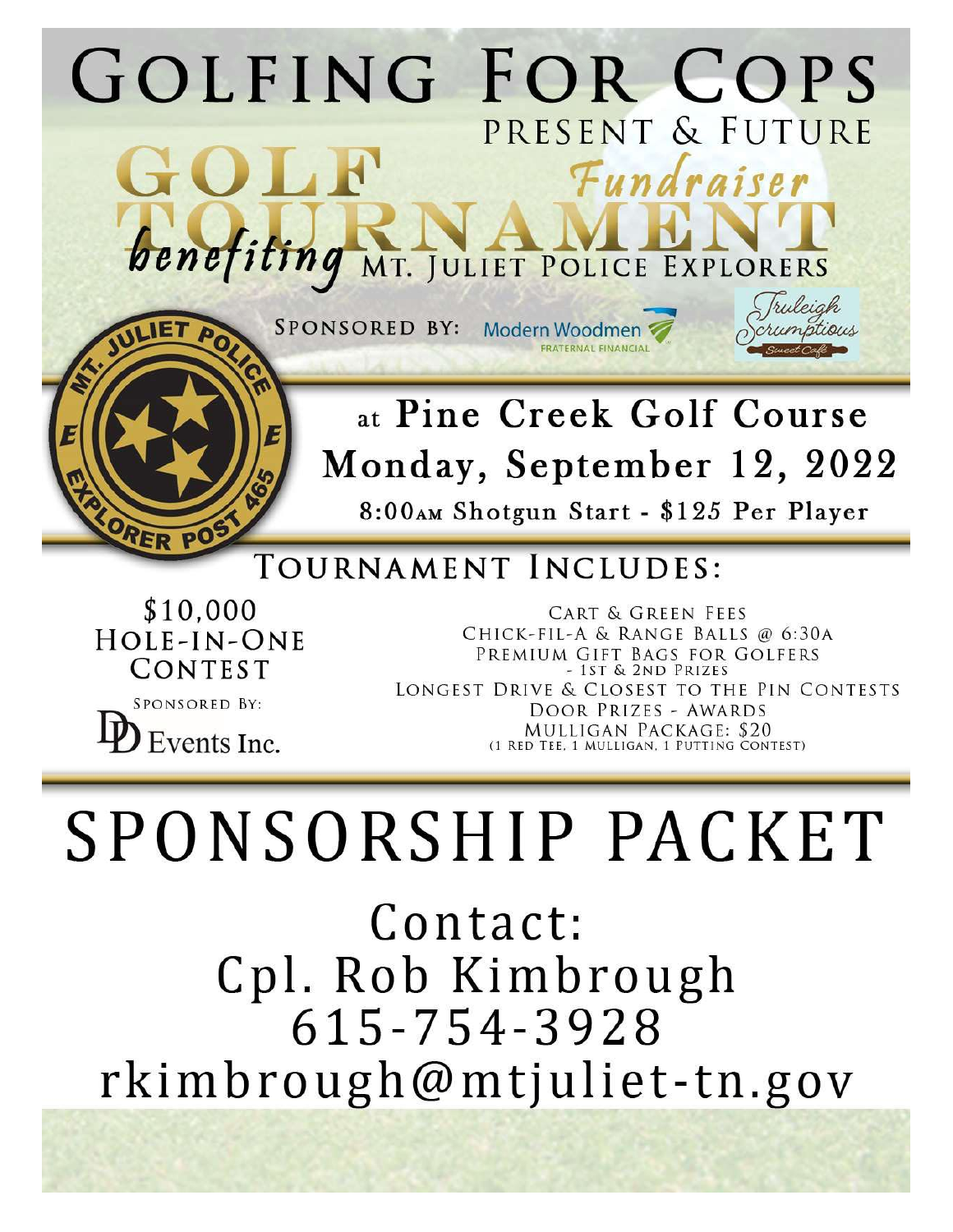

## Purpose

### Mt. Juliet Police Explorers

In late 2000, the Mt. Juliet Police Department decided to partner up with Boy Scouts of America to start a Police Exploring program. This program was created to educate young adults about police work and shape their career path into outstanding law enforcement officers. The Explorers participate and receiving training in real-life scenarios where they learn on all types of law enforcement topics. When the Explorers are participating in city special events and ride-a-longs, they are working alongside actual officers in the field. In addition, the Explorers attend yearly local, state, and national competitions where they compete with other Explorer posts throughout the nation for recognition and awards. All their hands-on experience, hard work, and dedication prepare the Explorers for their future in law enforcement. It is now 2021, and the police explorers have a strong history behind them. The first class of explorers has competed and excelled in many competitions. The Mt. Juliet Police Explorer post is still going strong with the most Explorers it has ever had in history, with 15 active Explorers.

The Exploring purpose is to provide training and experiences to help young people mature and prepare them to become responsible and caring adults. It gives teenagers a chance to see what a police officer's job consist of. In addition, it helps support the teenager's desire in law enforcement work as a career path to provide them with knowledge and resources to have a successful career in law enforcement One goal of the Mt. Juliet Police Explorer program is to improve relations between the community, specifically the youth and the police department. This is accomplished in many ways, that include: providing positive interaction between youth and police that they may not otherwise have, providing positive role models for youth and empowering them to be positive role models for others in their community, giving youth the opportunity to be leaders in their community, providing youth the skills to become productive citizens in the community, and helping law enforcement better understand the needs of the community that they protect and serve by establishing positive relationships with the people who live there.

Secondly, the Mt. Juliet Police Explorer program would like to remain one of the top Explorer posts in the state. This can be done if the program maintains a high level of membership, support from the police department with advisor staff, funding resources, and continuing to be an active, community-involved program.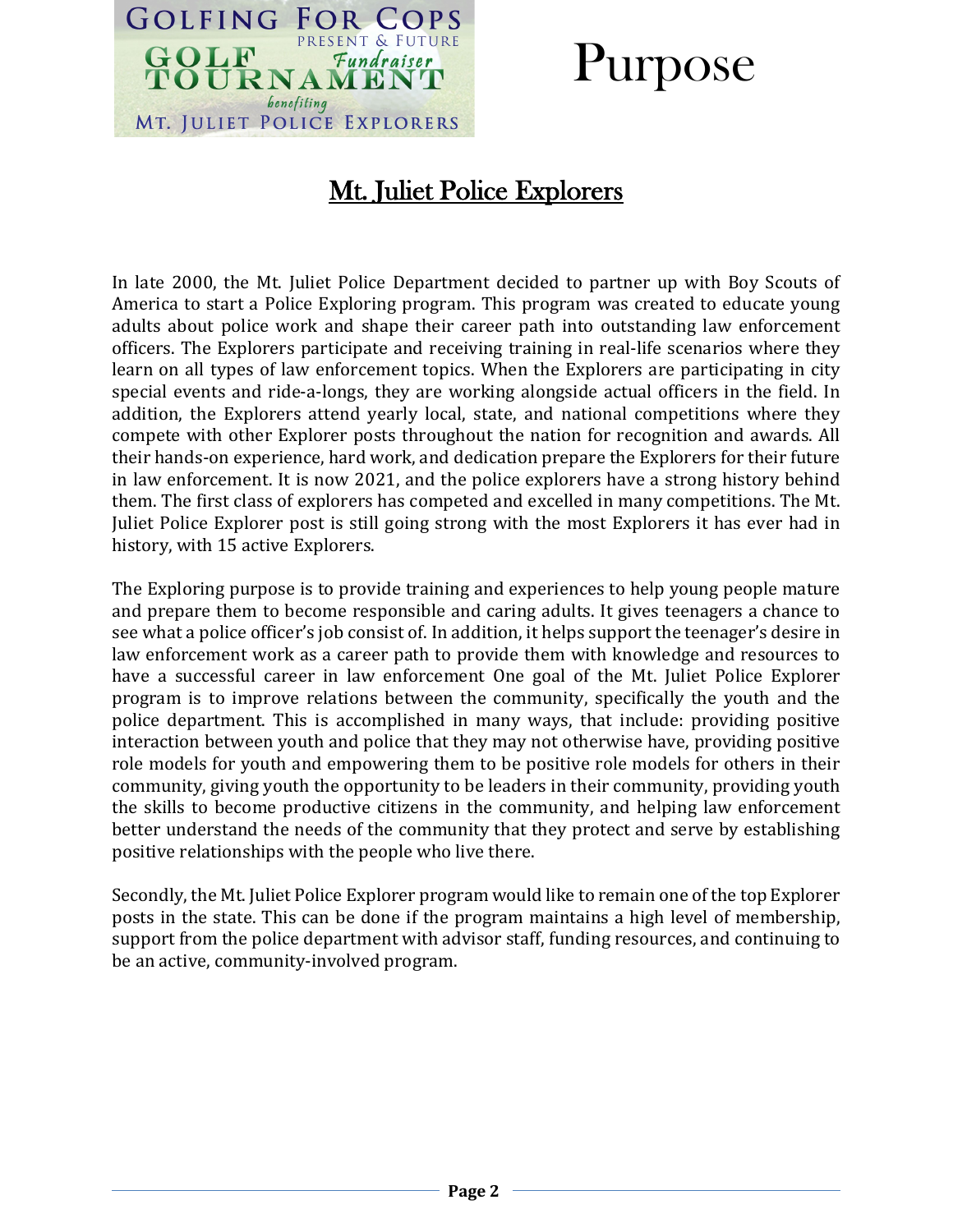

# Sponsorship Options

#### Gold Sponsorship

- Four-man team that includes a hole sponsorship, business or entity name displayed at signup and scoring, & a corporate tent allowed.
- \$1000.00 per Gold Sponsorship

#### Silver Sponsorship

- Four-man team that includes a hole sponsorship and business or entity name displayed at signup and scoring,
- \$800.00 per Silver Sponsorship

#### Banner Sponsorship

- A corporate or business will have their name and logo put on a banner and placed above the doors of Pine Creek Golf Course.
- \$800.00 (Two available at entrance) and (Three available outside club house)

#### Score Card Sponsorship

- A corporate or business entity has the option of sponsoring all score cards to be used during the tournament. Your logo will be placed on all the score cards used for the event.
- \$600.00 (Only one Available)

#### Sponsor/Business Tent

• A corporate or business entity can put a tent up at one of the seventeen holes.

#### \$500.00 (Only seventeen Available)

#### Putting Green Sponsorship

- Corporate or business entities have the option of sponsoring the putting green. A sign will be provided by us with the company name and logo.
- $$400.00$

#### Range Sponsorship

- Corporate or business entities have the option of sponsoring the driving range. A sign will be provided by us with the company name and logo.
- $$400.00$

#### Entrance signs

- Larger signs are placed just inside the gate to Pine Creek on the right side of the entry way.
- \$300.00 (Only eight Available)

#### Hole Sponsorship

- Corporate and Business entities have option to sponsor up to eighteen (18) holes during the golf tournament. A sign, provided by us will be placed at the tee box during the tournament.
- \$150.00 per hole

#### Mulligan Packages

• Mulligan packages include one red tee, one mulligan and one putt in the putting contest to try and win \$100.00 cash.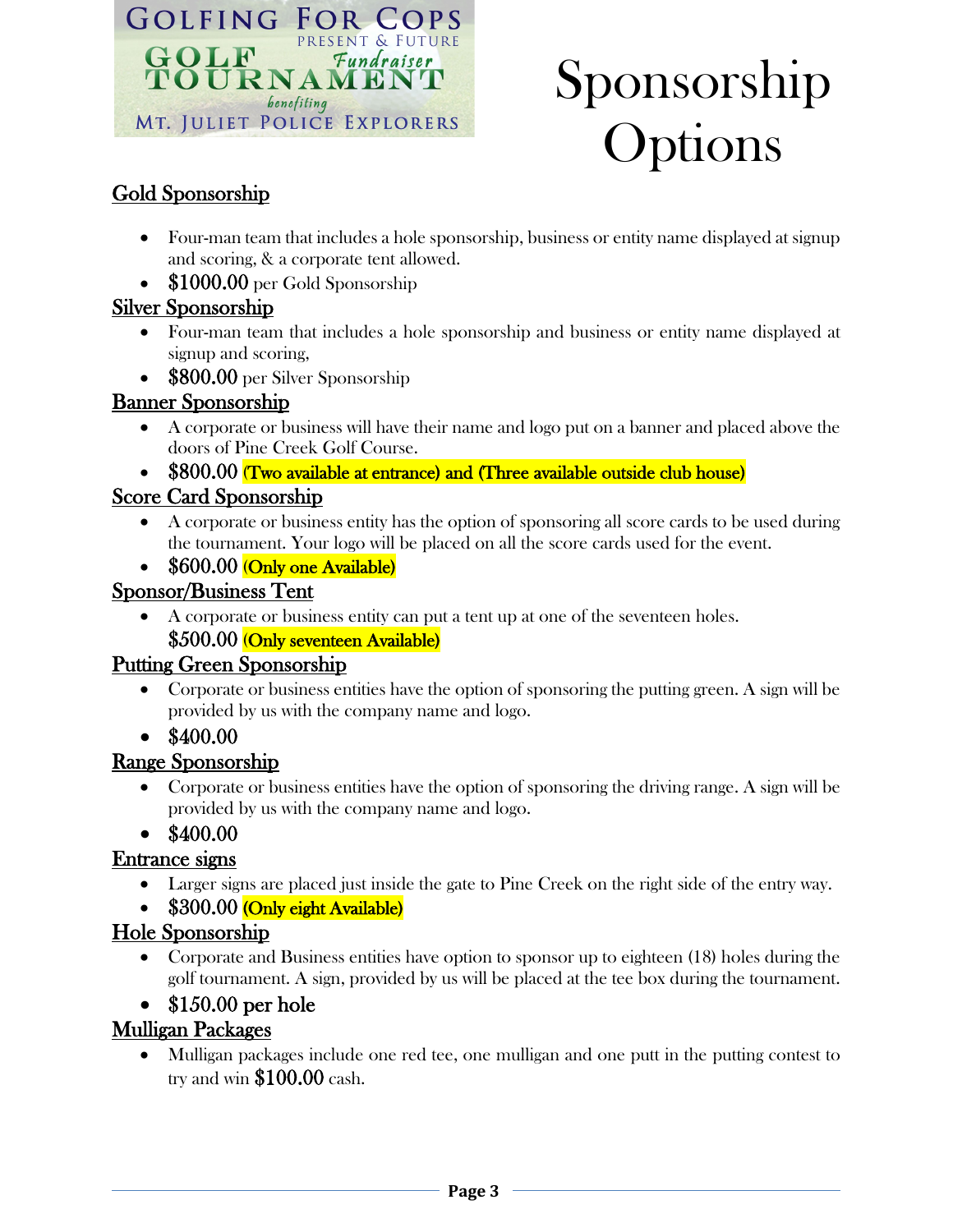

#### Door Prize Donations

• Each player that participates in the tournament is given a ticket, which allows them to win a door prize at the award ceremony. Corporate or business entities can donate items to be handed out as door prizes.

#### Monetary Donations

• If you wish to just donate money rather than participate in the golf tournament, monetary donations are appreciated as well.

PLEASE REMEMBER ALL SPONSORSHIP SIGNS, BANNERS AND TENTS GO QUICKLY, IT WILL BE ON A FIRST COME BASIS.